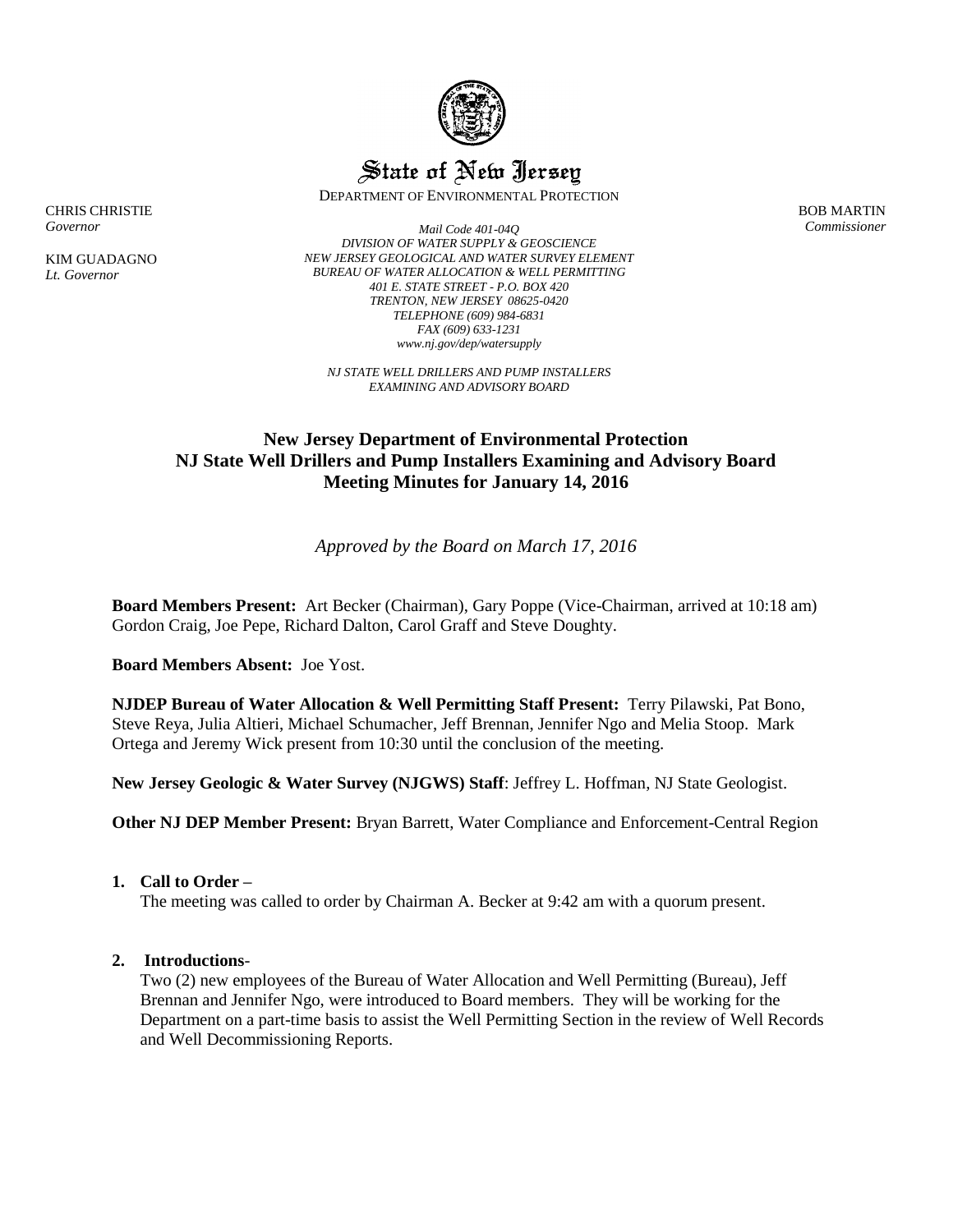#### **3. Review and Certification of the Minutes for the November 24, 2015 Meeting –**

A motion to approve the minutes without change was made by G. Craig, seconded by S. Doughty and approved unanimously.

#### **4. Review and Certification of Exam Scores for the December 9, 2015 Master Well Driller, Journeyman, Journeyman B, Monitoring Well Driller, Soil Borer and Pump Installers Exams –**

**Master Well Driller**– A motion to approve the sole listed exam score was made by R. Dalton, seconded by C. Graff and approved unanimously.

**Journeyman -** A motion to approve all listed exam scores was made by G. Craig, seconded by C. Graff and approved unanimously.

**Journeyman B** – A motion to approve all listed exam scores was made by S. Doughty, seconded by R. Dalton and approved unanimously.

**Monitoring** – A motion to approve all listed exam scores was made by R. Dalton, seconded by G. Craig and approved unanimously.

Soil Borer – A motion to approve all listed exam scores was made by C. Graff, seconded by S. Doughty and approved unanimously.

**Pump Installer** – A motion to approve all listed exam scores was made by J. Pepe, seconded by G. Craig and approved unanimously.

**Dewatering** –A motion to approve the sole listed exam score was made by G. Craig, seconded by C. Graff and approved unanimously.

#### **5. Pump Installer Surveys-**

Board members reviewed the Pump Installer exam surveys from the December 9, 2015 exams. S. Reya noted only two (2) applicants sat for the exam, resulting in limited information. A. Becker said the National Ground Water Association (NGWA) recently produced some new instructional videos about well pump installation and repair. He suggested that the well permitting technical staff view them for content and any potential discrepancies with NJ state well regulations. A. Becker noted these would be valuable study aids for applicants preparing for licensing exams. As has been previously noted, the Bureau has developed a regulatory study guide that has already significantly improved scores on this section of the exam.

#### **6. Review of the GeoPro Power TECx Geothermal Grout Mix Letter (Steve Reya**) –

S. Reya stated that after discussing GeoPro, Inc.'s latest request for approval of their PowerTECx geothermal grout product with R. Dalton, some additional clarification from the manufacturer representative is needed. The independent lab's testing results for the product's permeability state that the permeability of the product did not exceed the Department's maximum allowable permeability value of  $1x10^{-7}$  cm/sec (as tested in accordance with ASTM D5084). In a December 7, 2015 letter and accompanying product field mixing instructions, GeoPro, Inc. noted that the PowerTECx product must be mixed with GeoPro's Thermal Grout (either Thermal Grout Lite or Thermal Grout Select as defined by the specific mix). The fact that there are two (2) thermal grouts with which the additive can be mixed leads to the question of whether altering the Thermal Grout bentonite product would affect the permeability of the mix.

Although GeoPro is requesting approval for two separate products, lab permeability data was only provided for the mix containing Thermal Grout Select. Board members discussed the necessity of requiring that a separate lab test be conducted using Power TECx mixed with Thermal Grout Lite. Since the base bentonite products are extremely similar, G. Craig suggested the Department request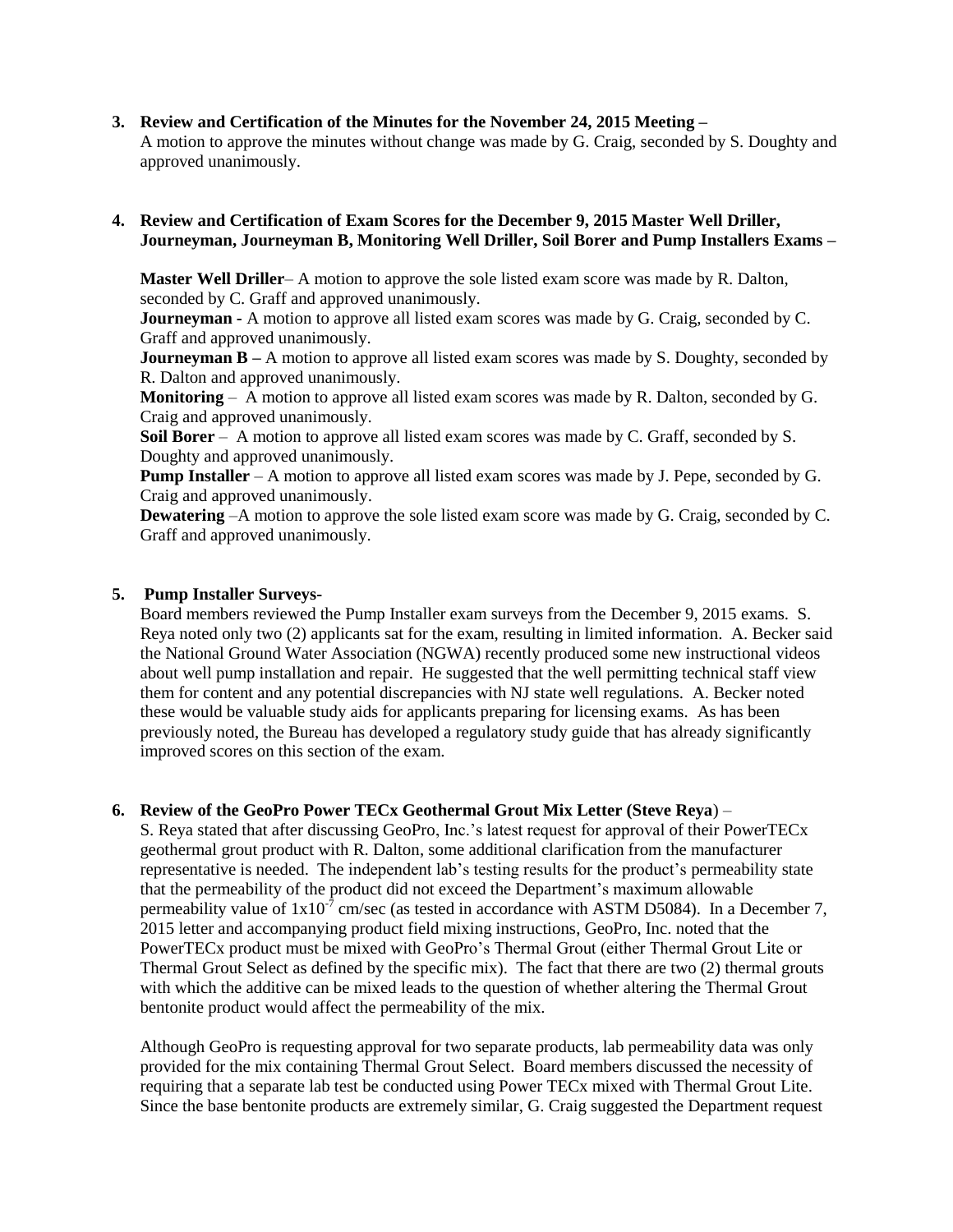permeability data for Thermal Grout Lite and Thermal Grout Select (without the addition of silica sand or any other thermal enhancement compound) to compare the permeability of the base materials. Board members agreed that required field demonstrations for each grout mix will still be required. Permeability data generated as part of the field data will demonstrate if each grout product will meet the Department's standards. S. Reya noted that the company representative also informed him that they may have lab permeability data for both mixes. R. Dalton suggested that they provide the data and attach an accompanying notarized letter that attests to which product was tested. This may help GeoPro avoid performing re-tests of the same material. S. Reya will contact the manufacturer's representative, Allan Skouby, for further clarification and report back to Board members.

#### **7. Presentation on amendments to the Safe Drinking Water Revised Total Coliform Rule-**

L. Ofori, from the Bureau of Water Systems Engineering's Compliance Assistance Unit, presented a summary of a new Federal rule mandated by the US EPA for public drinking water systems. The Revised Total Coliform Rule (RTCR), effective April 1, 2016, regulates microbial standards and actions to be taken by the public water systems. The purpose of the RTCR is to transition to total coliform (TC) bacteria as an indicator of potential pathways to contamination and to improve public health protection by requiring the identification and correction of defects in the sanitary system. Under the current Total Coliform Rule, if after sampling, total coliform or E.coli is detected there are no requirements for assessment or corrective action. The RTCR, however, utilizes a "find and fix" approach to locate problems or weaknesses in sanitary system by conducting specific assessment protocols spelled out in the rule.

There are two (2) levels of assessment that are based on the severity and frequency of potential contamination. The goal of the RTCR is for systems to take a more proactive approach to public health protection compared to the current TCR rule. L. Ofori stressed the fact that the drilling/pump installation industry will be a primary player in identifying and performing corrective actions, along with completing the required assessment forms, which will be submitted to her program for review. She noted that common corrective actions include: well maintenance/repair, disinfection, flushing, replacement/repair of distribution system or storage components, storage facility maintenance, development/implementation of operations plan, maintenance of adequate pressure and training on proper sampling technique. Finally, she covered how the RTCR affects seasonal water systems and provided pertinent information regarding start-up procedures that must be followed by seasonal systems.

# **8. Enforcement and Field Work Activities –**

A summary of the Well Permitting Program's recent (past 7 weeks) enforcement and field activities was presented by Julia Altieri.

- A) Decommissioning of Hand-Dug Wells by a Pump Installer- Staff are investigating several incidents in which a licensed Pump Installer decommissioned multiple hand-dug wells; an activity for which he is not licensed to perform. After performing the work he then had a New Jersey licensed Journeyman Well Driller provide letters on company letterhead to verify that the wells were properly decommissioned. Notices of Non-Compliance have been issued to the licensed pump installer for decommissioning wells without a proper license, and to the Journeyman well driller and his company for aiding and abetting for the same violation.
- B) Unpermitted Domestic Well Drilling by Unlicensed Individual-The Section is currently investigating an incident of a Pennsylvania based well drilling company who started drilling a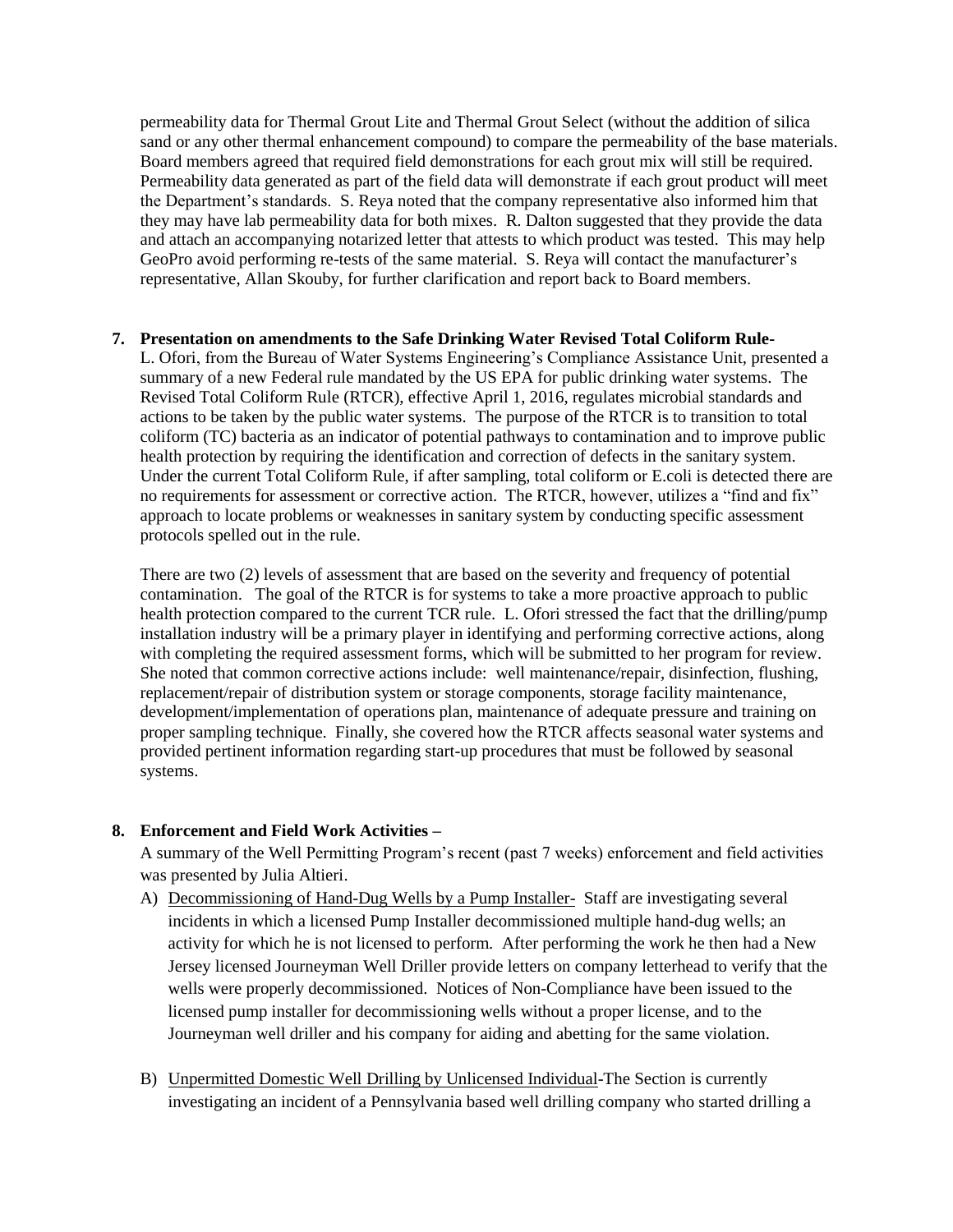new domestic well in Warren County without a New Jersey licensed well drill onsite and without a valid permit. The situation was discovered by the local health department as part of routine inspection. At this time, the unlicensed driller has abandoned the drill site after partially completing a 200 ft, deep pilot hole with PVC casing in the borehole. The Bureau is currently gathering all documentation to begin formal enforcement action against the unlicensed driller and his company and working with the health department and property owner to resolve the issue of the uncompleted well.

- C) Improper Well Construction by NJ Licensed Master Well Driller (17 Wells)- The Bureau is preparing to send four (4) formal enforcement documents (AONOCAPA's) with orders to decommission approximately 17 improperly constructed wells. This is the result of an ongoing investigation of a Master well driller who has been constructing wells with suspected insufficient grout. According to the driller's own admission via his submitted well records and decommissioning reports, various closed loop geothermal, domestic, irrigation well records and decommissioning records have been submitted listing insufficient grout mixtures and/or quantities. The driller and his company have repeatedly ignored the Department's efforts to resolve the compliance issues. More recently, the driller partially responded to some of the notices, but failed to provide sufficient documentation to resolve the outstanding issues.
- D) Failure to Submit Well Records- The Department is formally pursuing a well drilling company for failure to submit 901 outstanding well records owed to the Bureau from the years 2000 to 2015.
- E) Field work- Well Permitting Section staff performed two (2) field inspections during the past seven (7) weeks. Staff inspected existing monitor well locations and wells for pending well decommissioning work.
- F) Michael Kavlunas/Total Quality Drilling Salem County Case Resolution- The Department received the final payment from Master Well Driller Michael Kavlunas and his company, Total Quality Well Drilling. The payments totaling \$2070.16 were for the additional penalty he was issued for the State's legal fees in addition to the already paid amount of the penalty assessed to him for \$3,900. The case is now total officially closed.

# **9. Drought Status Update**-

S. Doughty provided an update on the status of drought conditions. Precipitation levels have continued to increase and are now representative of the anticipated long-term average. Reservoir storage has improved markedly, while the recovery of stream flows and unconfined groundwater levels, which typically rebound more slowly following drought conditions, are continuing to improve. The Department continues to monitor drought indicators.

J. Hoffman and G. Poppe also briefly discussed the groundwater level monitoring that the United States Geologic Survey (USGS) will be performing in Colts Neck Township to assess the extreme water table drawdown reportedly affecting the Englishtown aquifer during the summer season.